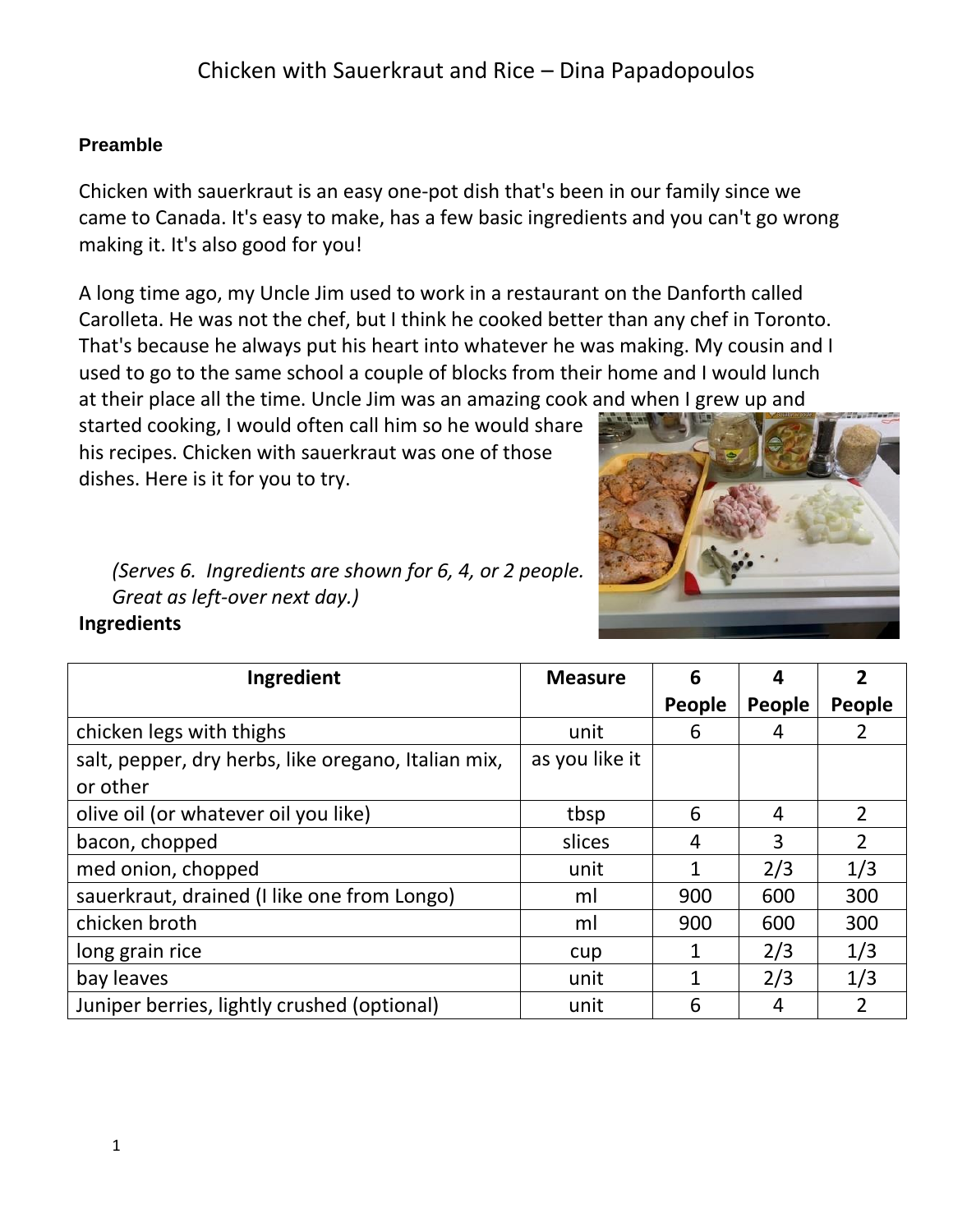### **Recipe**

**Step 1**



- From the night before or 6 hours ahead, wash and dry the chicken legs. Ensure you trip all excess fat but leave skin on.
- Rub with olive oil, salt, pepper, oregano or whatever dry herbs you have on hand.
- Wrap and refrigerate.
- Remove from fridge when ready to cook.

### **Step 2**



- In a big oven proof sauté pan or deep frying pan, heat the 3 or 4 tbs of olive, add the chopped bacon and onion.
- Cook till onion is soft, about 5 minutes.

### **Step 3**



• Add sauerkraut and rice and continue to sauté for about 5 minutes.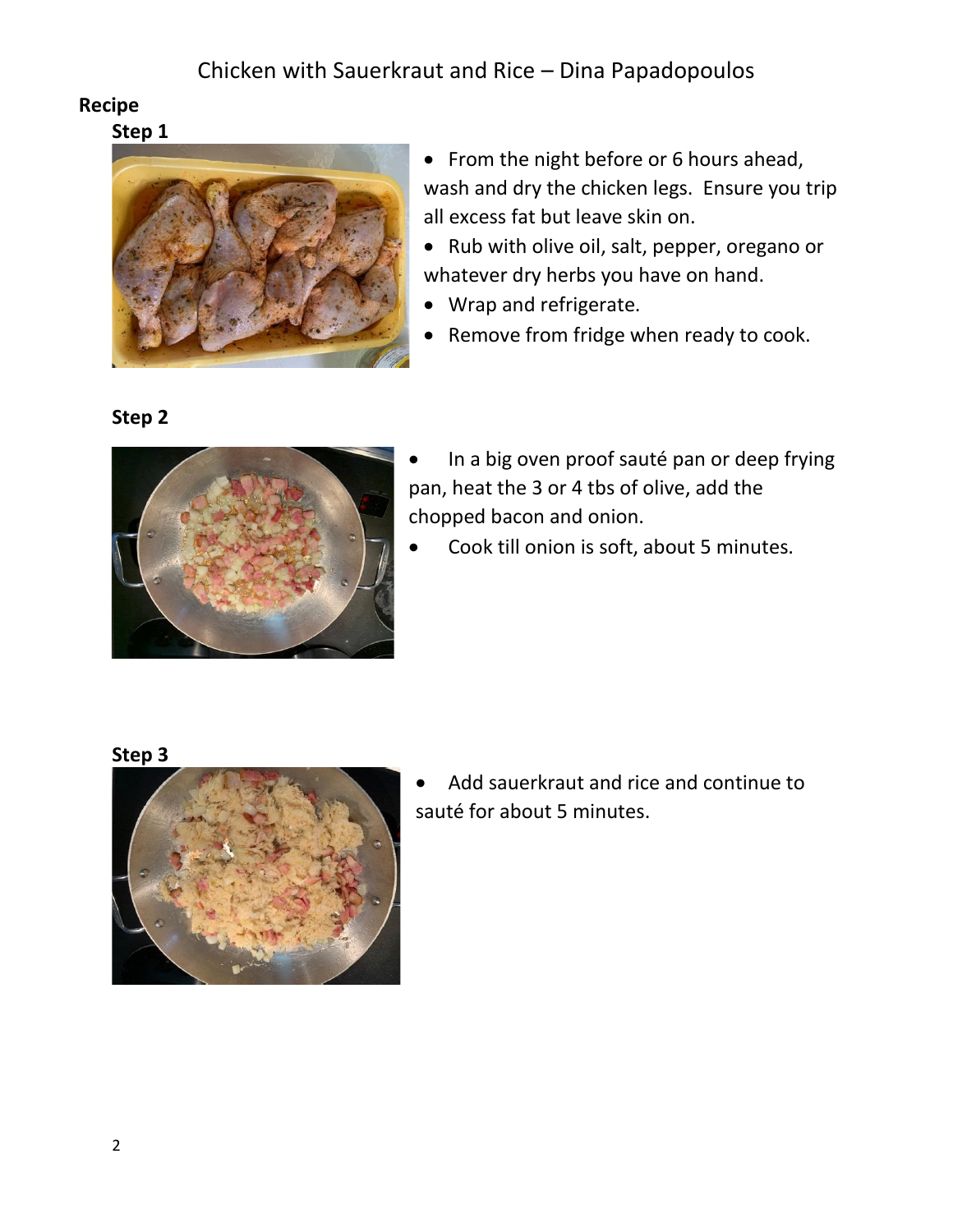### **Step 4**



Add chicken stock.

Add bayleaves, juniper berries and black pepper.





• Arrange chicken legs in pan skin side down.

• Bake at 350 degrees F for about an hour.

### **Step 6**



- After an hour when the top of the legs looks done, turn legs over.
- Continue baking for another 30 min. I change my over to "convection roast" at this point so food can get a nice color.
- Each oven is different, so keep in as long as you need for legs to cook.